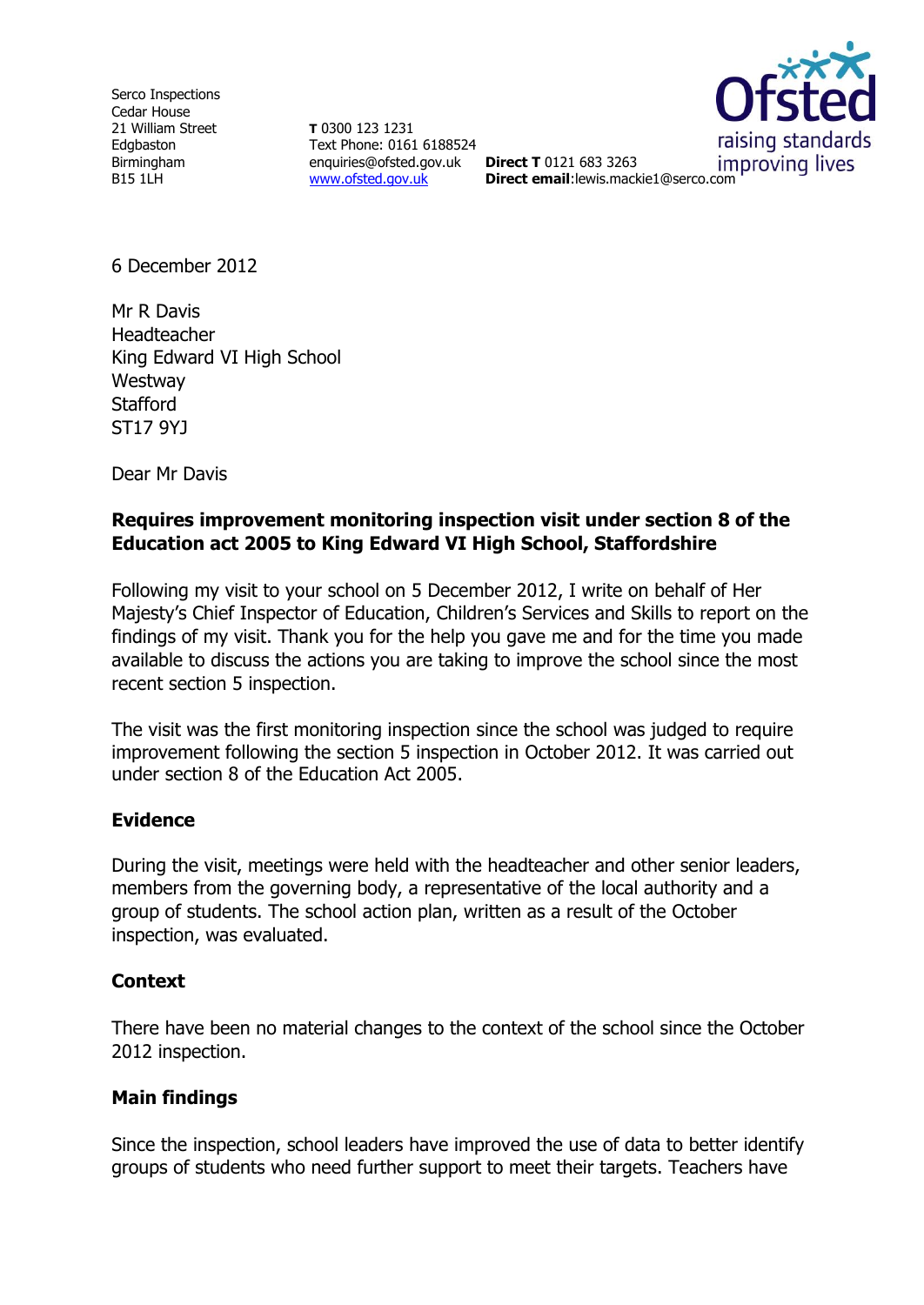

also received training to ensure they meet school policy requirements when marking students' work and providing feedback.

Governors and school leaders have written an action plan to address the recommended areas for improvement identified in the October inspection. The plan appropriately covers these areas. The section on the improvement of teaching and learning lacks sufficient detail because it does not make a clear link between the overall management of teachers' performance with their professional development and training needs. The plan does not contain sufficiently clear interim targets to enable senior leaders and governors to check the impact of the plan over the next 12 months. This makes it harder for senior leaders or governors to track the effectiveness of the actions in the plan.

Members of the governing body are keen to take an active role in monitoring and supporting the development of the school. While the Vice-Chair has attended local authority training on the strategic role that governors should play in checking the school's performance and driving improvement, the governing body as a whole is yet to review how effectively it carries out these roles.

Senior leaders and governors have begun to take effective action to tackle the areas requiring improvement identified at the recent section 5 inspection. Following the visit to the school, HMI recommend that further action is taken to:

- Ensure that sharp targets at key dates are added to the school improvement plan so that the school's progress can be measured accurately over the next 12 months by senior leaders and governors.
- $\blacksquare$  Provide further detail in the action plan as to how teaching and learning will be developed.
- Ensure that a review of the work of the governing body against an audit of best practice is carried out.

Ofsted will continue to monitor the school until its next section 5 inspection.

# **External support**

The local authority has provided good support for the school in developing the action plan and by brokering support for particular subjects. The authority is also funding two days of consultant support for the development of aspects of leadership.

I am copying this letter to the Chair of the Governing Body and the Director of Children's Services for Staffordshire and as below.

Yours sincerely